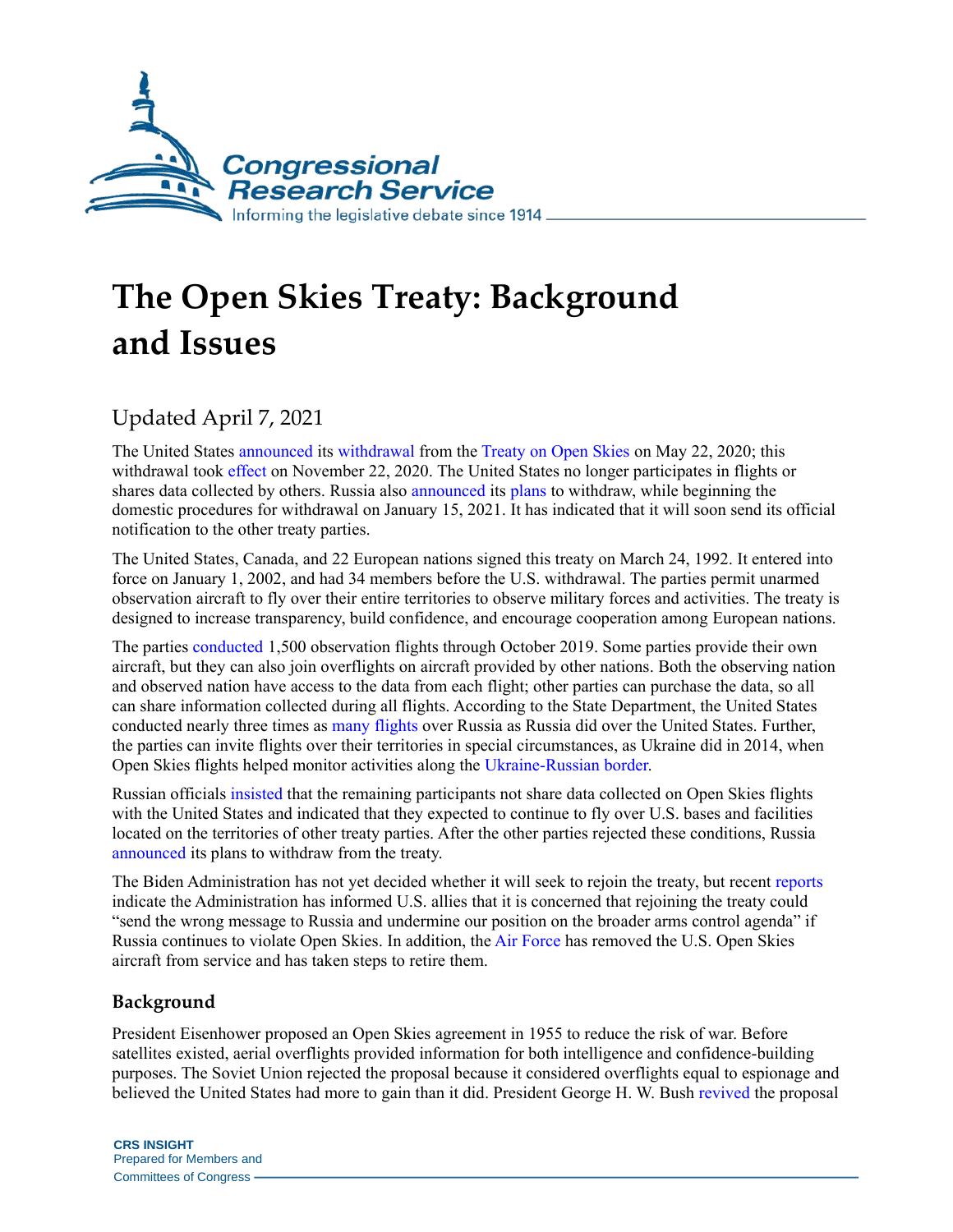in May 1989. By this time, both the United States and Soviet Union collected intelligence with satellites and remote sensors. As Europe emerged from the East-West divide of the Cold War, the United States supported increased transparency to reduce the chances of military confrontation. The Open Skies Treaty was one of three arms control arrangements—including the Vienna Document and the Conventional Armed Forces in Europe Treaty (CFE)—which could serve, as then-Secretary of State Baker [noted,](https://2009-2017.state.gov/t/us/187029.htm) as "the most direct path to greater predictability and reduced risk of inadvertent war."

#### **Key Provisions**

Open Skies participants make all their territory accessible to overflights by unarmed fixed-wing observation aircraft. They can restrict flights for safety concerns, but cannot impede or prohibit flights over areas, including military installations that would otherwise be off-limits. In most cases, the nation conducting the observation flight provides the aircraft and sensors; officials from the host nation participate in the flight.

The nation conducting an observation flight must provide 72 hours' notice before arriving in the host country. This provides the host with time to suspend sensitive military exercises or activities. The observation team presents a mission plan, specifying details including the route and altitude for the flight. The host nation can propose changes to the mission plan, due to weather or flight safety considerations, but it cannot deny access to any area of its territory.

Open Skies aircraft can be equipped with four types of sensors: optical panoramic and framing cameras (for still photography) with a ground resolution of 30 centimeters (around one foot); video cameras with a ground resolution of 30 centimeters; infrared line-scanning devices with a ground resolution of 50 centimeters (around 20 inches); and sideways-looking synthetic aperture radars (SARs) with a ground resolution of 3 meters (around 8 feet). This equipment can collect basic information on military forces and activities, but would not provide detailed technical intelligence. It also allows monitoring of military and civilian infrastructure, such as industrial plants, airports, roads, and railway lines, but would not allow recognition of sensitive details about items such as electronic equipment.

The participants can upgrade cameras and sensors as technology advances, as long as the capabilities remain within treaty parameters. The party using the new technology must demonstrate that technology to the others participants and receive consensus approval before they can transition to new cameras. Russia has recently equipped its aircraft with electro-optical cameras, replacing film with digital cameras. In 2018, the United States [blocked](https://www.defensenews.com/air/2018/09/14/us-russia-remain-at-impasse-over-nuclear-treaty-flights/?utm_source=Sailthru&utm_medium=email&utm_campaign=ebb%2017.09.18&utm_term=Editorial%20-%20Early%20Bird%20Brief) approval of Russia's use of new cameras, delaying flights planned for that year; it [reversed](https://www.defensenews.com/global/europe/2018/09/20/us-reverses-course-certifies-russian-open-skies-aircraft/) this decision in late 2018, and flights resumed in 2019.

#### **Russian Compliance**

[According](https://www.state.gov/t/avc/rls/rpt/2017/270330.htm) to the U.S. State Department, Russia restricted access for Open Skies flights over Kaliningrad, over Moscow, and along the border between Russia and the Georgian regions of South Ossetia and Abkhazia. Russia reportedly also failed to provide priority flight clearance for Open Skies flights on a few occasions. The United States raised these issues in the Open Skies Consultative Commission; some have been resolved. Nevertheless, the United States responded to limitations imposed by Russia by limiting the length of flights over Hawaii and removing access to two U.S. Air Force bases used during Russian missions over the United States.

#### **Benefits and Risks**

When the United States first signed Open Skies, most analysts agreed that the treaty would provide little information not already available from observation satellites. But supporters argued that the treaty could still benefit the United States and its allies. For example, most treaty participants do not have observation